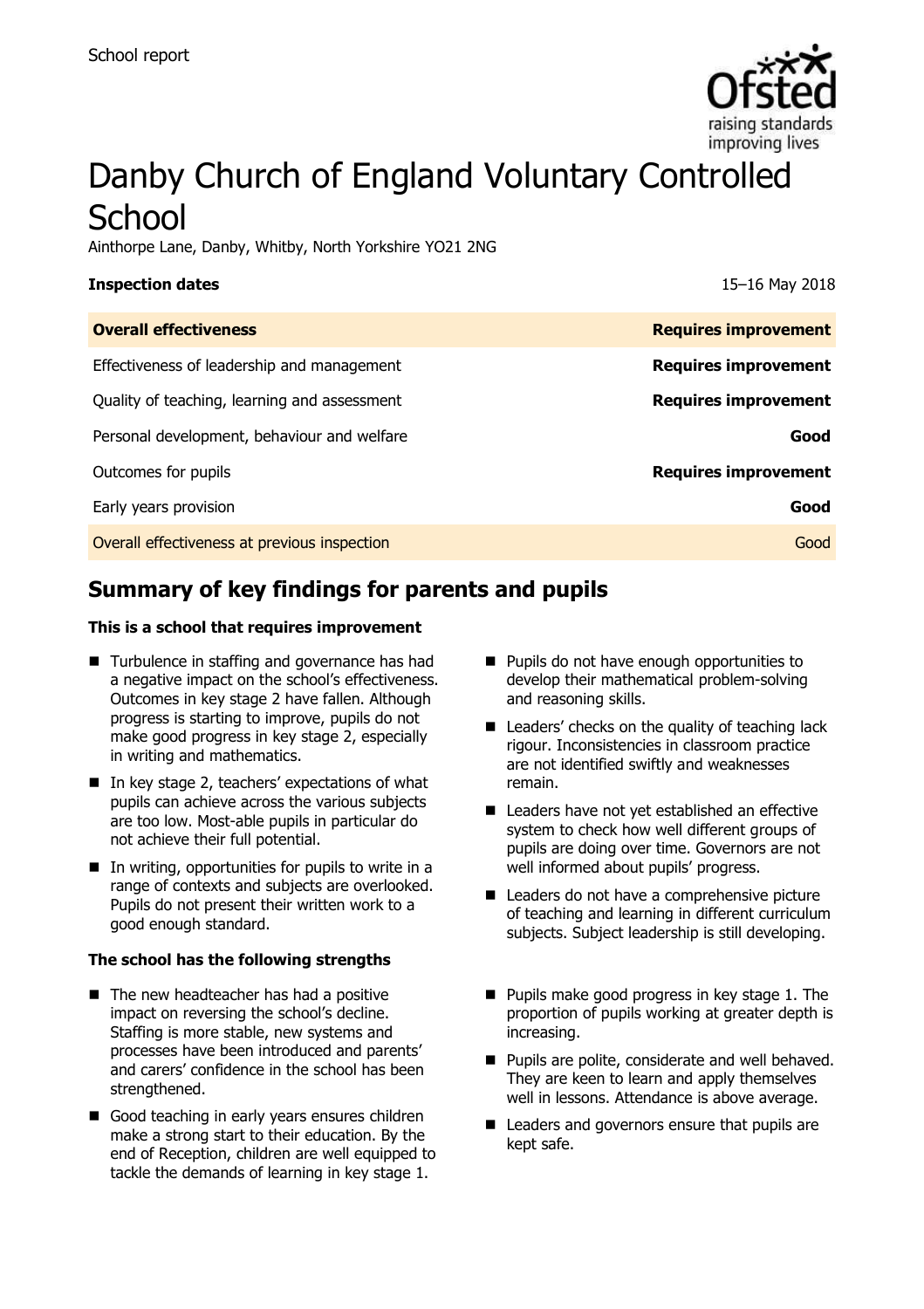

# **Full report**

### **What does the school need to do to improve further?**

- Improve the consistency and quality of teaching in key stage 2, so that pupils make good progress, especially in writing and mathematics, by ensuring that:
	- teachers have consistently high expectations of what pupils can achieve in all subjects, especially of the most able pupils
	- work in mathematics is challenging and provides pupils with more opportunities to develop their problem-solving and reasoning skills
	- pupils are provided with frequent opportunities to apply their reading and writing skills in a range of interesting contexts and across a range of subjects
	- teachers insist on high standards of presentation in pupils' written work
	- pupils' progress is effectively tracked, so that any gaps in learning are swiftly identified and support is provided to help pupils to catch up quickly.
- Improve the quality of leadership and management, including governance, by:
	- making sure that inconsistencies in classroom practice are swiftly identified through rigorous checks on the quality of teaching
	- establishing an effective system for leaders to inform governors how well different groups of pupils are doing from their previous starting points, especially the most able pupils
	- developing subject leadership so that the quality of teaching and pupils' achievements are checked rigorously in all subjects
	- implementing recommendations from the ongoing review of governance.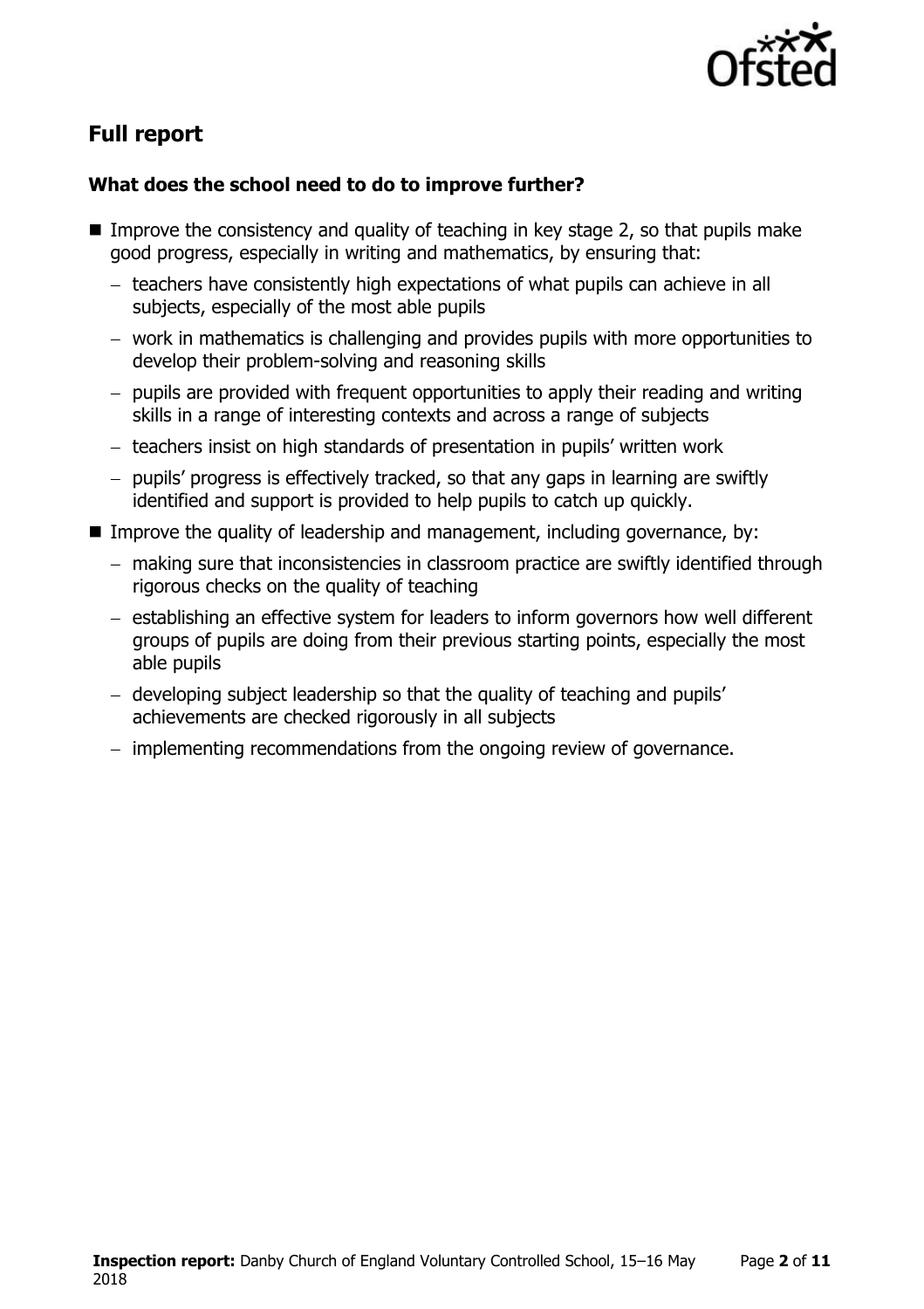

## **Inspection judgements**

#### **Effectiveness of leadership and management Requires improvement**

- Turbulence in leadership, teaching and governance since the previous inspection has hampered efforts to bring about school improvement. Leaders have not fully addressed the areas for improvement identified at the last inspection. For example, opportunities for pupils to practise their writing skills when completing work across the various subjects or topics remain limited. Weaknesses in teaching over time have led to pupils' slower progress in key stage 2 and, as a result, the school's effectiveness is no longer good.
- $\blacksquare$  The new headteacher, ably supported by the consultant headteacher, has quickly established new systems and introduced new policies in order to reverse this decline. She has now stabilised teaching arrangements in key stage 2 and successfully introduced more effective procedures to manage the performance of staff so that the quality of teaching improves. School leaders, including governors, now have a more secure and accurate understanding of the school's strengths and know what needs to be done to improve the school. Parents' confidence in the school has also strengthened.
- Staff are eager to develop their teaching practice to support school improvement, and a firm focus is now placed on providing staff with personalised professional development as well as whole-school training. The impact of this already reflects clearly in the improved outcomes for children currently in early years and in key stage 1. However, the good teaching practices evident in these key stages are still not seen consistently in key stage 2.
- Arrangements to check on the quality of teaching and to evaluate the impact of teaching on learning are not yet effective. For example, although leaders review the quality of teaching by looking at the work in pupils' books, this does not always identify inconsistencies in classroom practice. Similarly, leaders collect accurate data to track pupils' progress over a school year, but have not firmly established an effective system to identify quickly whether pupils are doing well enough over time from their previous starting points, especially the most able pupils. Consequently, school leaders do not have a fully accurate picture to support their evaluations of teaching and learning.
- The role of some subject leaders is still developing. The subject leader in mathematics is involved in checking the effectiveness of teaching, how school priorities are followed up in the classroom and how well pupils are doing. However, in other subjects, the quality of teaching and learning is not checked rigorously enough. As a result, leaders do not have a comprehensive picture of the strengths and weaknesses in teaching across all subjects.
- Funding to support pupils who have special educational needs (SEN) and/or disabilities is used well. The headteacher leads this provision effectively, ensuring that pupils' needs are identified early and that provision matches their needs. These pupils make strong progress from their starting points.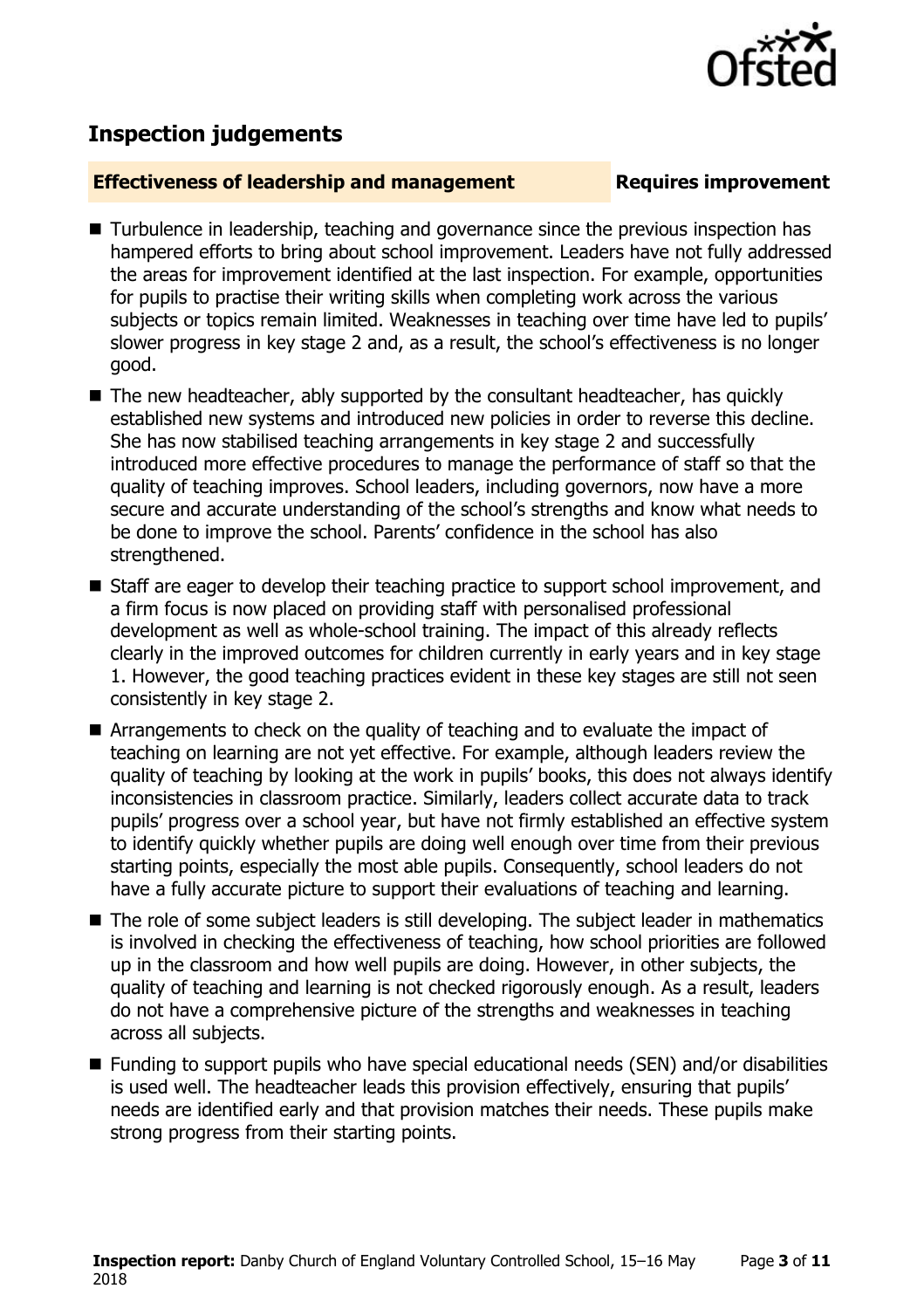

- Although there are currently no disadvantaged pupils in the school, leaders and governors maintain a focus on planning provision should the need arise.
- The curriculum provides pupils with opportunities to explore key ideas, apply basic skills in different contexts and build up a wider understanding of the world. A range of curriculum and extra-curricular opportunities, including homework, enthuses pupils, especially in early years and in key stage 1. In physical education (PE), provision is strong and pupils excel. Pupils have won local and regional awards in football, cricket, long-distance running and gymnastics. Leaders ensure that the primary PE and sport premium funding is used effectively. However, leaders are yet to ensure that the curriculum taught in other subjects, such as modern foreign language and history, is covered in enough depth to enable pupils to reach the higher standards.
- Pupils' spiritual, moral, social and cultural development is promoted effectively. Local, national and international events inform discussions. Pupils reflect on what constitutes British values and talk knowledgeably about their duties as effective citizens in the local community.
- The headteacher upholds a strong commitment to pupils' personal development and well-being. One parent commented that the school was 'beginning to re-find its soul'. Most parents acknowledge that recent changes in school leadership are making a difference. They are enthusiastic about the direction of travel set by the new headteacher.

#### **Governance of the school**

- The governing body has had a high turnover of personnel over the last 12 months. This has added to the instability in the school's leadership. Supported effectively by the local authority and diocese, governors have taken decisive action to strengthen the school's capacity to improve. A skilled and enthusiastic set of new governors has been appointed to help move the school forward. Governors recognise their own development needs and a review of their effectiveness is under way.
- Governors are highly committed to the school and have a detailed knowledge of dayto-day school life. They now receive regular updates from the headteacher, which keeps them well informed about the actions taking place to improve the school. They visit school to check that what is reported is accurate. However, the information they receive does not always provide a clear view about the progress of some groups of pupils, such as the most able pupils. This limits their ability to effectively evaluate the impact of leaders' work.

### **Safeguarding**

- $\blacksquare$  The arrangements for safeguarding are effective.
- Securing a well-defined culture of safeguarding across the school has been a priority for the school's new leaders. This has included a full review of policies, procedures and paperwork. Training for staff ensures that they have a clear understanding of what to do, and what to be aware of, so that children are kept safe. The designated governor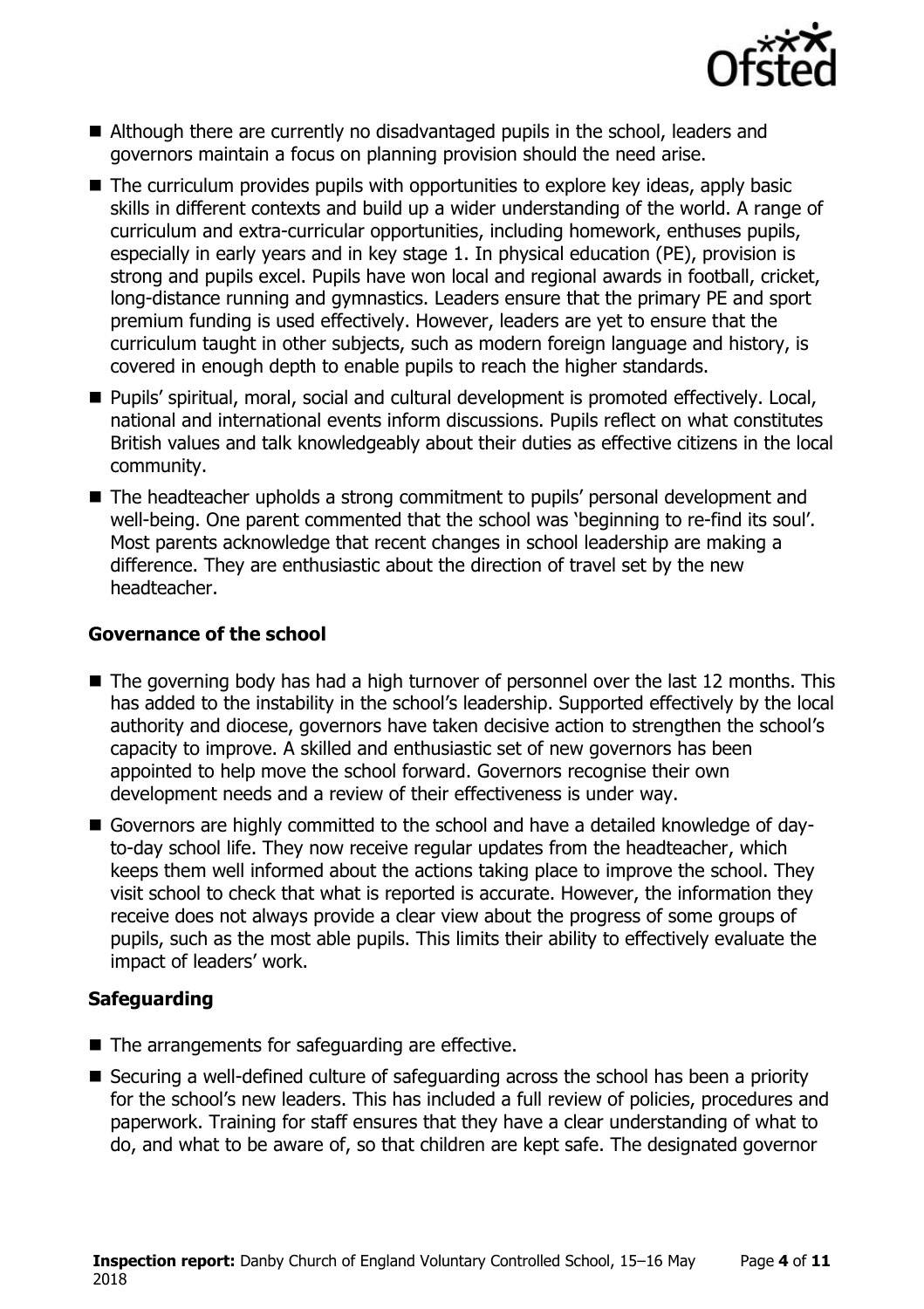

keeps an increasingly watchful eye on the arrangements to ensure the safety of children and adults.

### **Quality of teaching, learning and assessment Requires improvement**

- Over time, the quality of teaching in key stage 2 has been variable. This has resulted in pupils not making good enough progress across a wide range of subjects. Although teaching is improving, it is not yet consistently good over time.
- In key stage 2, expectations of what pupils can achieve across the subjects are too low. This is particularly the case for the most able pupils. Too few reach the higher standards of which they are capable. Systems to track the progress of groups of pupils, such as the most able, from their starting points are not yet fully established. As a result, gaps in learning are not identified swiftly enough.
- $\blacksquare$  The teaching of mathematics is variable. In key stage 1, teaching ensures that pupils regularly use and apply their basic mathematical skills to solve problems and apply reasoning. However, these good teaching practices are not consistently evident in key stage 2. Although teachers establish secure basic number facts and knowledge, they do not ensure that these skills are applied to a greater depth. This prevents pupils from making consistently good progress and reaching the higher standards by the end of Year 6.
- In writing, pupils in key stage 1 are provided with frequent opportunities to apply their writing skills in a range of interesting contexts and across a range of subjects. However, this approach is more sporadic in key stage 2. Pupils' standards of presentation of their written work do not always do justice to the content. Opportunities for pupils to write at length in a wide range of subjects are overlooked.
- **Effective teaching of phonics helps pupils to develop better reading skills and to tackle** texts that are more difficult. Pupils apply their phonic knowledge consistently in their writing. As a result, pupils write with confidence, attempting to spell difficult words. Although the teaching of reading is improving in key stage 2, pupils' progress is still not consistently good. Pupils are not provided with the opportunities they need to read across a wide range of subjects and contexts.
- Teachers anchor their planned learning on a good understanding of their pupils' interests and positive relationships. Increasingly, teachers provide engaging and interesting learning opportunities. As a result, pupils have a positive attitude to their learning, enjoy school and behave well. They settle quickly in lessons and apply themselves well to the task in hand.
- Other adults support pupils' learning well, especially in early years and key stage 1, helping pupils to understand tasks and explore key concepts. They offer effective support to help pupils catch up when they have fallen behind and to enable pupils who have SEN and/or disabilities to achieve well.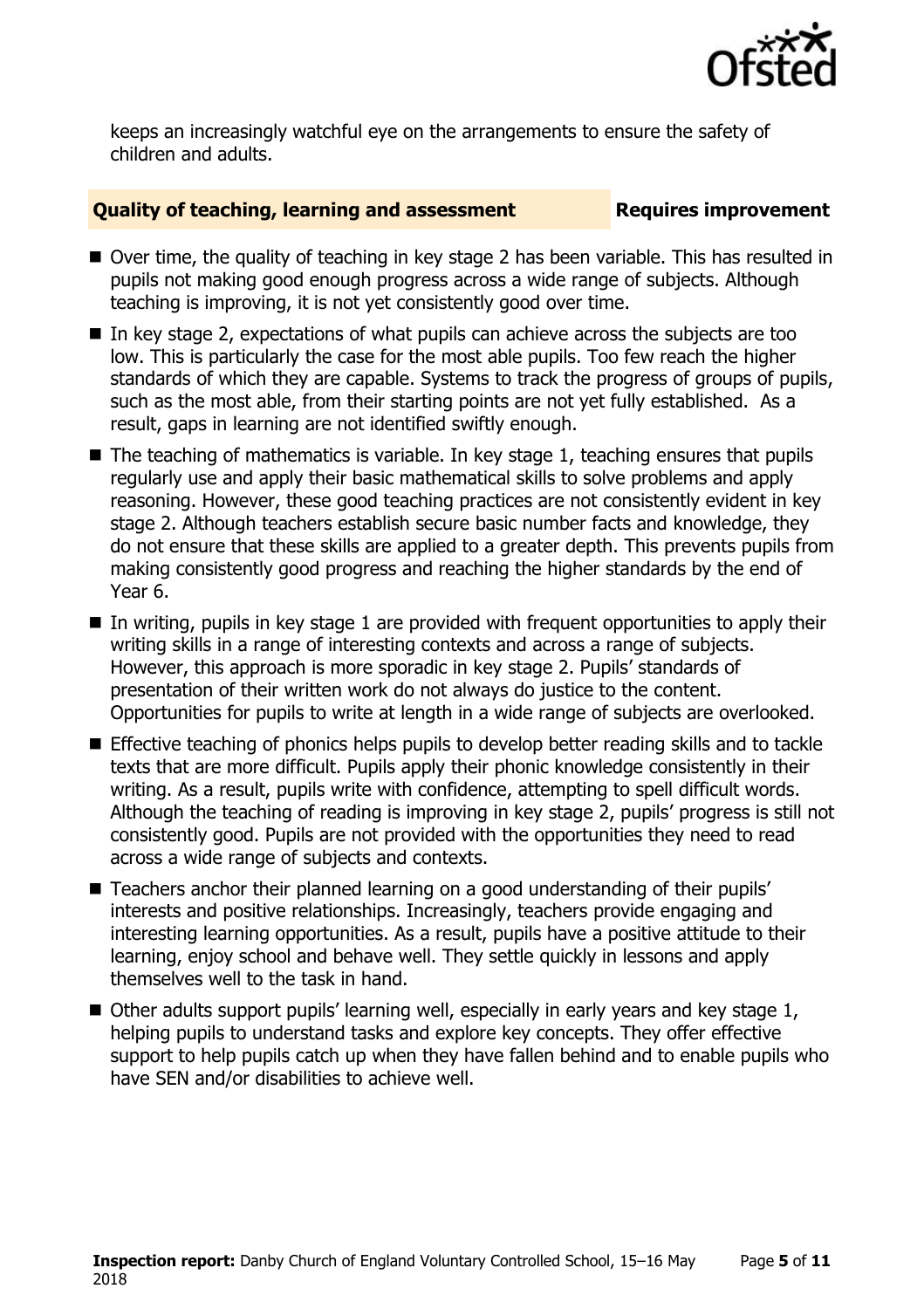

#### **Personal development, behaviour and welfare Good**

#### **Personal development and welfare**

- The school's work to promote pupils' personal development and welfare is good.
- Staff, including the headteacher, know the pupils and their families well. Considerate and positive relationships ensure that pupils are confident in sharing their concerns with any adult and they trust they will be handled accordingly.
- **Pupils say they feel safe in school. The responsive curriculum ensures that pupils have** a good understanding of how to keep themselves and others safe. It reflects emerging issues in the community and the wider world. Pupils have a good understanding of how to keep themselves safe when on the internet.
- $\blacksquare$  Mostly, pupils take pride in the quality and presentation of their work. However, sometimes, pupils do not present their written work to a high enough standard.
- **Pupils discuss and value each other's differences and similarities. Staff instil the school** ethos in ensuring that pupils value the uniqueness of individuals. Diversity in modernday Britain is recognised and valued in displays around the school, and in planned activities and work in pupils' books, especially in key stage 1.
- **Pupils are aware of healthy lifestyles and healthy choices. They have an increasingly** secure understanding of how to recognise healthy relationships and how to avoid those that may be detrimental.
- Parents who responded to Ofsted's online questionnaire, Parent View, and who spoke with the inspector have confidence that their children are happy and are kept safe by the school. The vast majority of parents believe that any worries they may have are taken seriously, addressed quickly and resolved fairly by staff.

### **Behaviour**

- The behaviour of pupils is good.
- **Pupils, including children in early years, conduct themselves well, showing** consideration for others. They are polite and courteous and have a good understanding of what is expected of them.
- Most pupils concentrate and apply themselves well and have good attitudes to their work.
- **Pupils play well together at playtimes. They respond to directions from adults and** arrive in lessons ready to participate. Teachers do not always ensure that pupils remember to take their turn when speaking and listening to each other.
- Pupils have a secure understanding of what constitutes bullying in most of its forms and have little tolerance for derogatory language. Pupils say that bullying is rare and the vast majority believe it is dealt with fairly. The majority of parents share this view.
- Attendance overall is improving and is above that seen nationally. Very few pupils are persistently absent from school.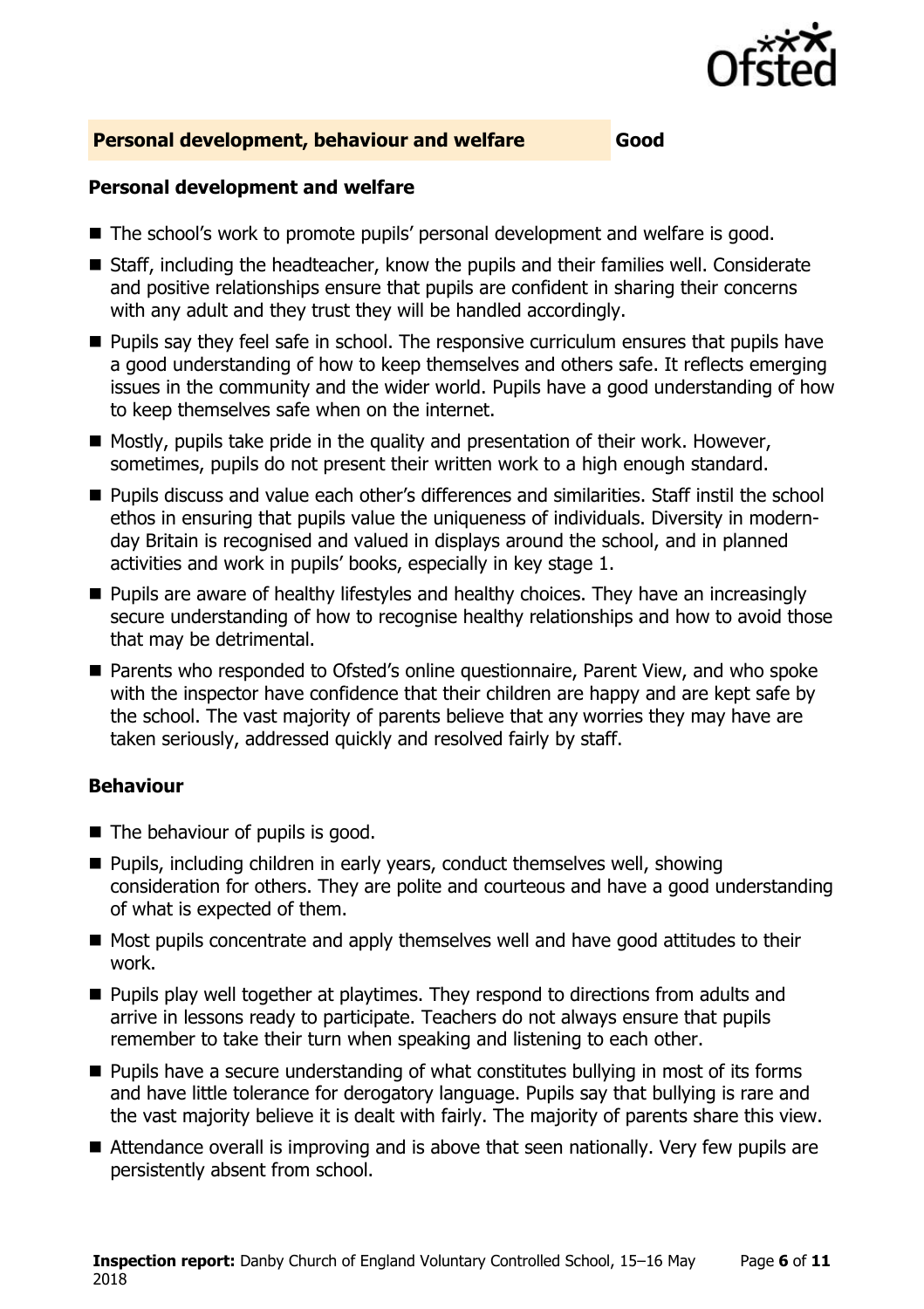

### **Outcomes for pupils Requires improvement**

- The very small number of pupils in each year group makes comparisons with national data showing pupils' attainment and progress very difficult and unreliable. Pupils' attainment, for example, can fluctuate considerably from year to year, reflecting pupils' widely varying previous starting points. Nevertheless, pupils in key stage 2 do not make good progress from their starting points, especially in writing and mathematics. Past turbulence in teaching has resulted in gaps in pupils' learning in these, and other curriculum subjects.
- Recent improvements to teaching in key stage 2 have started to address the gaps in pupils' learning. Pupils' progress is beginning to improve as a result. However, it is still not consistently good.
- By the end of Year 6, too few pupils reach levels of attainment that are beyond those expected, especially in writing and mathematics. Pupils, particularly the most able, do not reach their full potential because expectations of what they can achieve in key stage 2 are too low.
- Achievement in writing in key stage 2 requires improvement. Some pupils do not take enough pride or care in the presentation of their written work. Opportunities for pupils to use and apply their writing skills on lengthier pieces of work are too limited.
- In mathematics, pupils' achievement through key stage 2 is hampered because of low expectations of what pupils can achieve. Too often, work lacks challenge. While pupils develop secure basic number skills, they are given too little challenge to push them to the higher standards. Opportunities for pupils to use and apply their problem-solving and reasoning skills are overlooked.
- After a good start to learning in early years, pupils in key stage 1 continue to make good progress from their various starting points across a wide range of subjects. Typically, pupils reach the standards expected by the end of Year 2. Pupils are also increasingly challenged effectively to reach standards of greater depth.
- **Pupils achieve well in the Year 1 phonics screening check. Effective teaching of phonics** for younger pupils helps them to make good progress in reading, and in writing.
- Older pupils enjoy reading. They discuss their passion for books and authors knowledgeably. They recommend books to each other and provide astute reviews for their preferences. While achievement in reading in key stage 2 is improving, it is not yet consistently good. Pupils sometimes lack confidence and fluency when reading out loud and do not always use punctuation well to enhance their delivery. Opportunities for pupils to read across a wide range of subjects and contexts are also missed.
- **Pupils who have SEN and/or disabilities have their needs accurately identified and met** through effective programmes of support. They make good progress from their starting points in all key stages.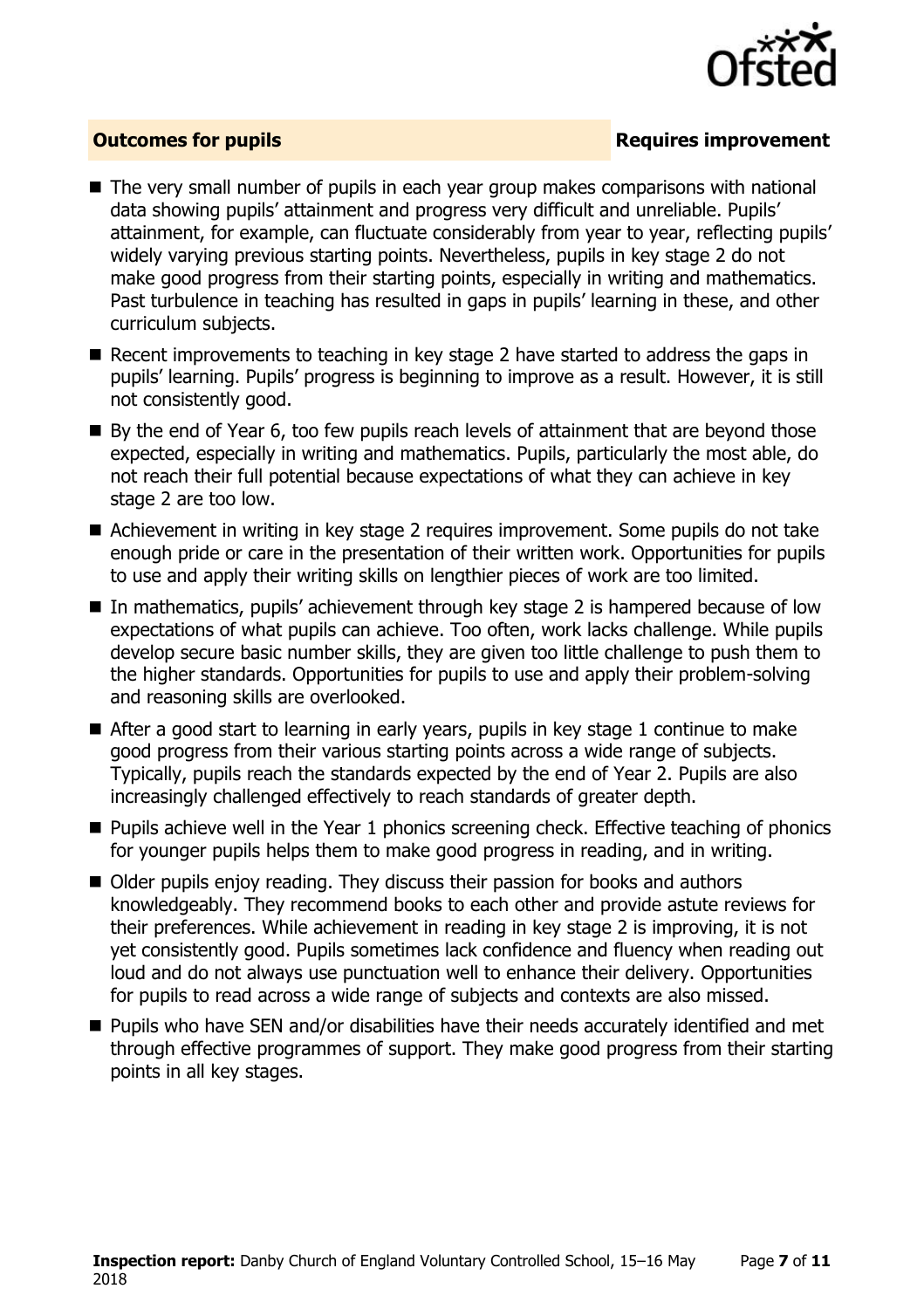

### **Early years provision Good**

- Children make a flying start to their education at Danby. They begin in the Reception class with a mixture of abilities, attitudes and skills. They have a variety of pre-school experiences. Staff use their knowledge of children's interests and motivations to provide appropriate and engaging learning opportunities so that children make good progress from their starting points.
- Adults ensure that provision is stimulating and exciting and takes account of children's needs, and that children access all areas of learning. The use of accurate day-to-day assessments informs teachers' planning and ensures that next steps in learning are clearly identified.
- **Effective teaching ensures that children develop the basic skills in reading, writing and** mathematics well. Phonics skills are taught effectively and accurately to support children in mastering reading and writing.
- Children's emotional needs are identified and supported effectively. However, some opportunities to ensure that children listen attentively to each other and respond accordingly are missed.
- Children apply their skills in their reading, writing and mathematics in a variety of interesting and engaging contexts. Adults ask effective questions to make children think hard about what they are doing and learning.
- Children are well behaved and establish good relationships with adults and other children. They learn in an environment of respect, with high expectations of behaviour that promote and support effective learning.
- Arrangements for ensuring that children are safe are effective. Adults access required training and ensure that children stay safe. Consequently, welfare and safeguarding requirements are met.
- Parents have a regular dialogue with staff and contribute to the assessments of what children can and cannot do.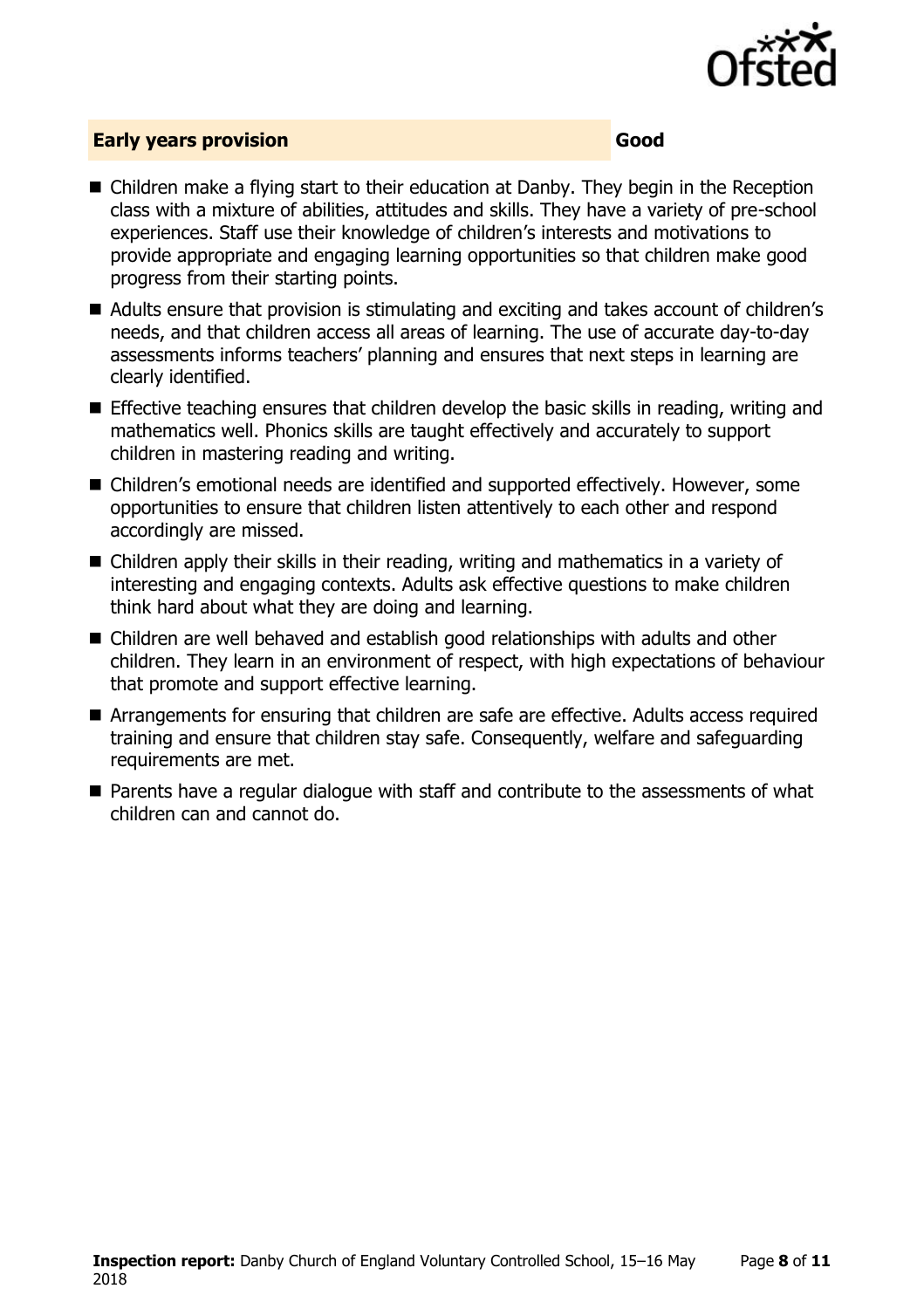

# **School details**

| Unique reference number | 121486          |
|-------------------------|-----------------|
| Local authority         | North Yorkshire |
| Inspection number       | 10047628        |

This inspection of the school was carried out under section 5 of the Education Act 2005.

| Type of school                      | Primary                    |
|-------------------------------------|----------------------------|
| School category                     | Voluntary controlled       |
| Age range of pupils                 | 5 to 11                    |
| Gender of pupils                    | Mixed                      |
| Number of pupils on the school roll | 35                         |
| Appropriate authority               | The governing body         |
| Chair                               | John Pinkney               |
| <b>Headteacher</b>                  | Elisabeth Orland           |
| Telephone number                    | 01287 660345               |
| <b>Website</b>                      | www.danby.n-yorks.sch.uk   |
| <b>Email address</b>                | admin@danby.n-yorks.sch.uk |
| Date of previous inspection         | $1-2$ October 2014         |

### **Information about this school**

- Danby Church of England Voluntary Controlled Primary School is much smaller than other primary schools, and serves a wide, mainly rural, community.
- All pupils are of White British heritage.
- No disadvantaged pupils are currently on roll.
- The proportion of pupils who have SEN and/or disabilities is below average.
- The numbers of pupils in each year group are very small and so the government's floor standards for attainment and progress by the end of Year 6 do not apply.
- The headteacher took up her permanent post in April 2018. Before this time, she supported the school through a period of turbulence in staffing and leadership. A consultant headteacher has supported her as a temporary measure.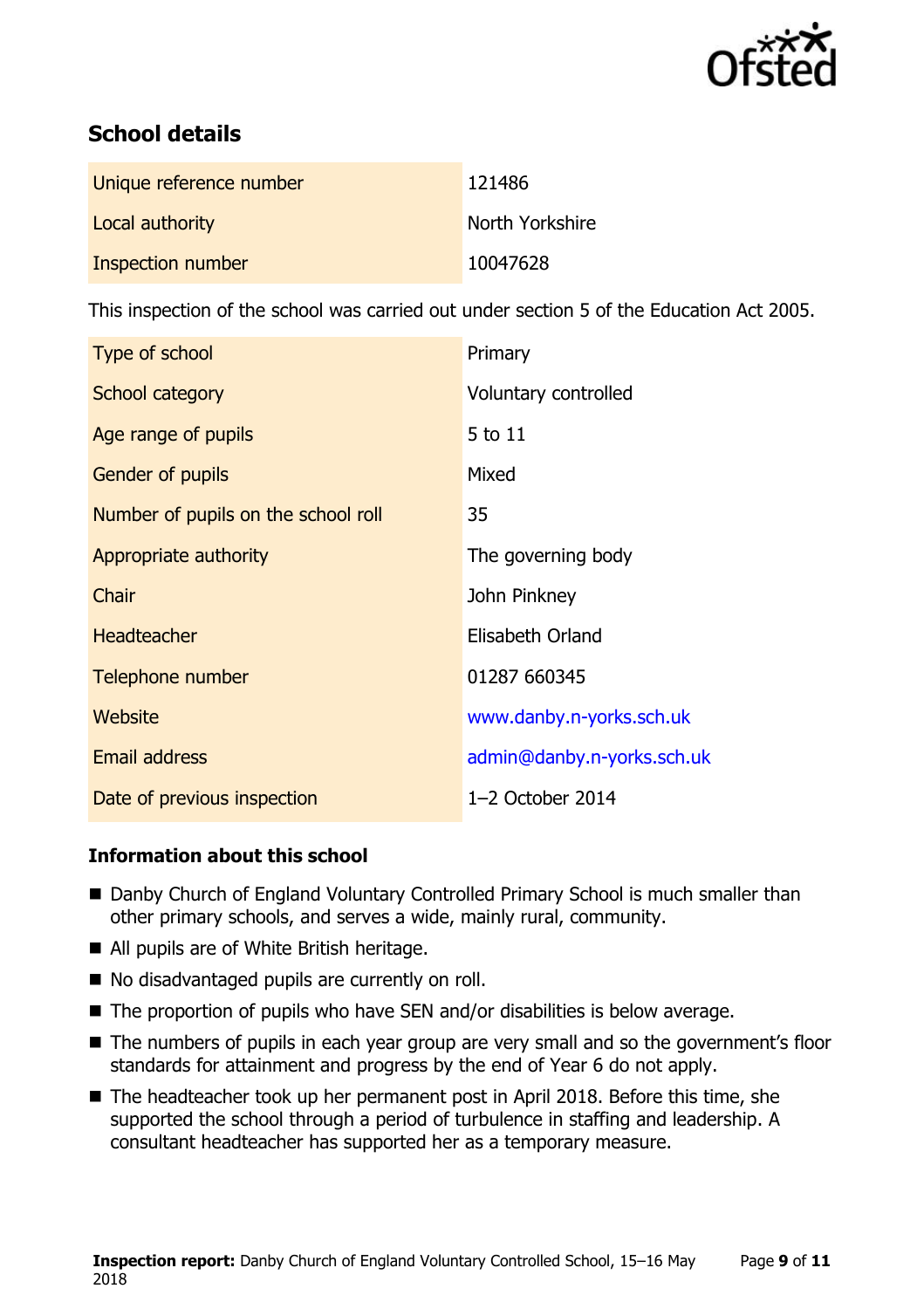

# **Information about this inspection**

- The inspector held discussions with governors, the headteacher, consultant headteacher, and with local authority and diocesan representatives.
- The inspector observed learning in each classroom. Joint observations were carried out with the headteacher.
- The inspector listened to some pupils read, looked at pupils' work and held discussions with pupils.
- The inspector observed pupils' behaviour around the school, at playtimes and in lessons.
- The inspector looked at the responses to Parent View, Ofsted's online questionnaire for parents, considered comments from parents in meetings and met with some parents at the beginning of the school day.
- The inspector examined a wide range of documentation, including information about the performance of teachers and pupils, evidence of the school's self-evaluation, reports to, and by, the governing body, as well as information on the curriculum, safeguarding and other key policies.

#### **Inspection team**

Jonathan Brown, lead inspector **Department Constructs** Ofsted Inspector